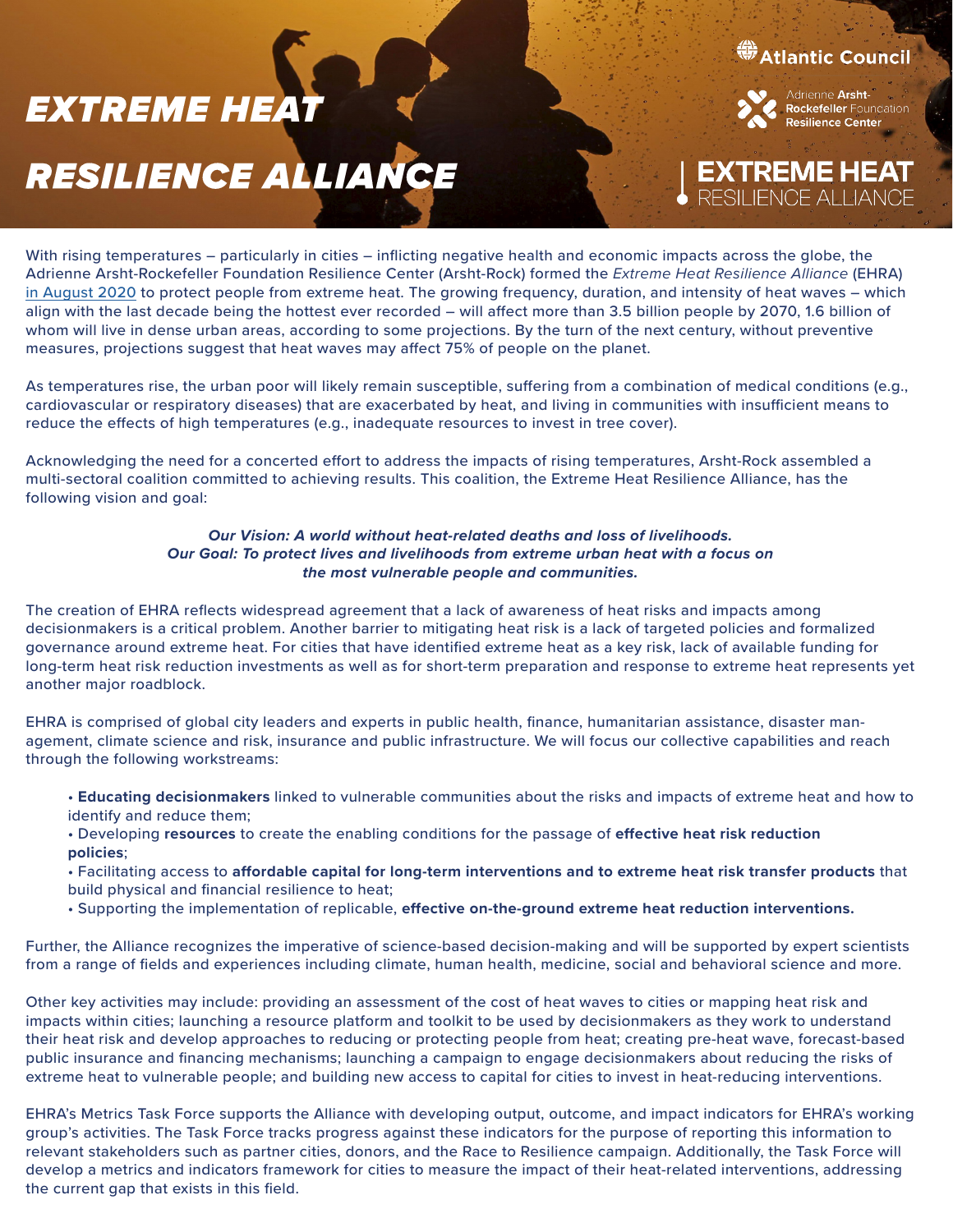In April 2021, the EHRA launched City Champions for Heat Action, a cornerstone program of the Alliance. The CCHA initiative contains two tracks:

• *Core Partner Cities*: This group of 3-5 cities will work closely with EHRA to reduce the heat risk and impacts that their residents face, and will receive extended technical assistance from EHRA; a ready-to-implement roadmap for decisionmakers; and a connection to a network of global cities working to address heat risks. Miami-Dade County, Florida, Athens, Greece and Freetown, Sierra Leone have signed on as the founding "core partner cities" of CCHA.

• *Heat Season Partner Cities*: This group of cities will commit to highlighting the risks of heat to their residents - and potential solutions - during their summers, whether in the Northern or Southern Hemisphere. They will use communications materials produced by Arsht-Rock as part of the ongoing #HeatSeason campaign and amplify the message that the threat of heat must be addressed around the globe.

#### **The Extreme Heat Resilience Alliance will address extreme urban heat through the following workstreams:**

#### Educating Decisionmakers Linked to Vulnerable Communities

There is widespread agreement that a lack of awareness and understanding of the risk and impacts associated with extreme heat must be addressed in conjunction with meaningful on-the-ground action. Extreme heat is known as the "silent killer" – we must raise awareness about this threat to effectively reduce it. Thus, our first, foundational, workstream for the Alliance will be education of key decisionmakers and stakeholders around extreme heat. This work will include:

• Quantification of risks and impacts of extreme heat in urban areas, and subsequent education of decisionmakers around heat risks and impacts in their region

• Launching a targeted campaign to increase heat risk-literacy and knowledge of actions to reduce heat among decisionmakers

- Development and coordination of a shared EHRA resource platform, containing inputs from all four working groups
- Creation of an EHRA "toolkit" for decisionmakers, containing context and best practices for each area of EHRA's work

#### Policy and Governance

Another key barrier to mitigating heat risk is the lack of targeted policies and formalized governance around the extreme heat issue. Extreme heat is not always identified as a natural disaster or declarable emergency, nor is one government agency usually responsible for the various sectors that suffer from the impacts of extreme heat. As a coalition, we will focus on creating the enabling conditions for policy action on extreme heat by addressing these issues. This work will include:

• Mapping existing policies which reduce heat risk and impacts, with case studies and interviews with

decisionmakers to provide greater insight into the key factors that make these policies successful

• Developing a research framework for assessing the heat and health impacts of government policies

#### Finance and Risk Transfer

For cities that have identified extreme heat as a key risk, lack of available funding both for long-term investments to reduce urban heat as well as for short-term preparation and response to extreme heat events remains a barrier to addressing this risk. Extreme heat response efforts often require cities to use funds allocated to other important efforts, reducing cities' overall financial resilience. The coalition will seek to create financial and risk transfer products to build financial resilience to heat, which will include:

• Identifying and/or designing innovative financing approaches to unlock resources for undertaking specific, on-the-ground and often long-term interventions that reduce heat risk, such as urban forests and installing cooler surfaces

• Designing risk-transfer parametric products and other insurance-based solutions that reduce the financial

burden from extreme heat events

• Exploring "forecast-based triggers" for heatwave-response funding that would pay out before the worst point of an extreme heat event to allow for quick liquidity for cities to deploy immediate response and preparation activities, such as evacuation of vulnerable populations and cooling station set-up

#### Implementation of On-the-Ground Extreme Heat Mitigation Measures

Finally, the coalition will support implementation of on-the-ground heat mitigation measures – identified by experts and long-time practitioners in the field – by:

• Leveraging an existing evidence-base of heat interventions to educate decisionmakers and key stakeholders on effective heat-reduction interventions

• Providing technical assistance on implementation of projects, including early warning system, nature-based solution, and cool surface projects

• Supporting ongoing initiatives and scaling existing efforts to new locations

• Creating an Implementation Hub, to be housed within EHRA's resource platform, to organize resources on implementation best-practices and funding/partnership opportunities